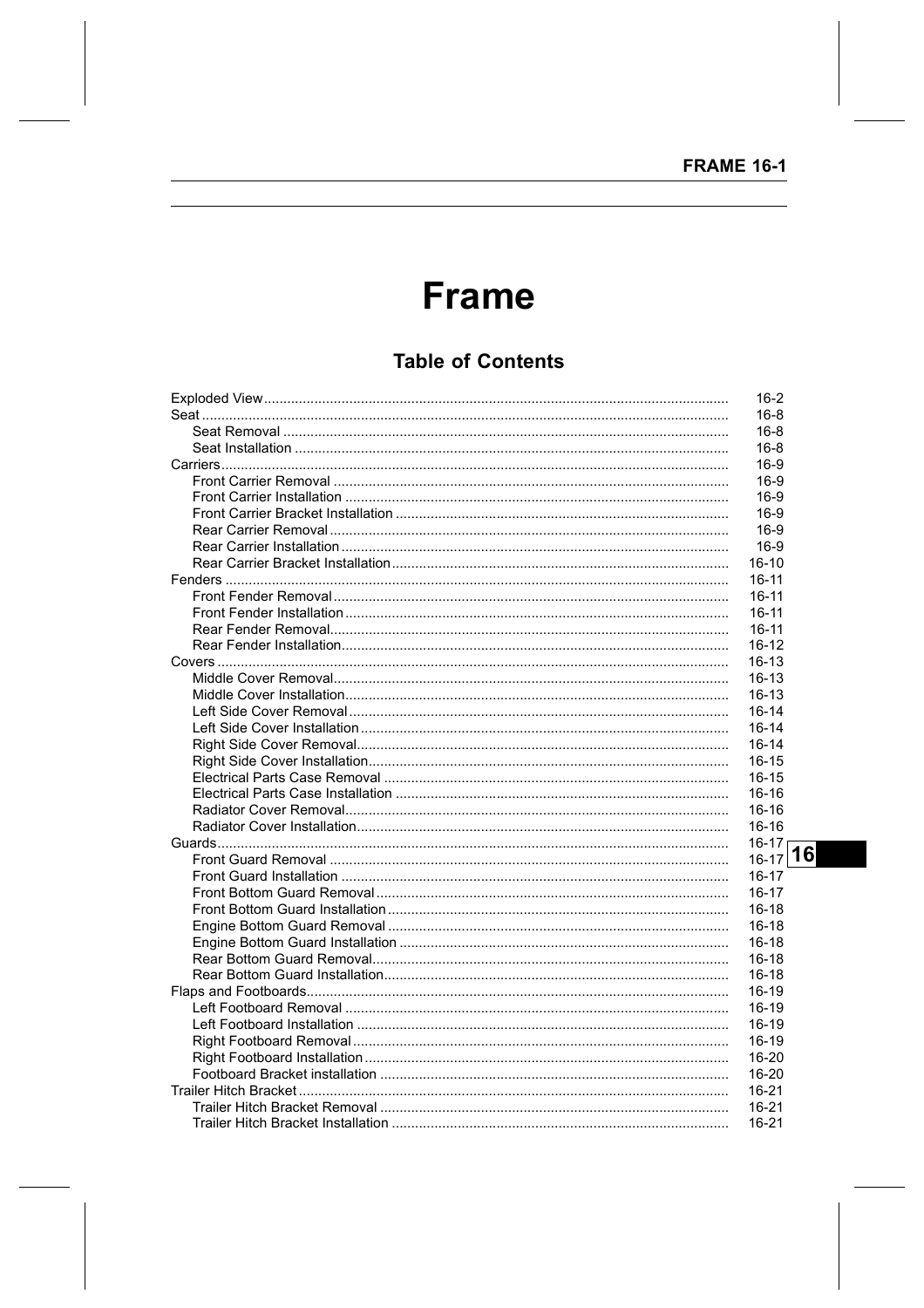## **16-2 FRAME**

# **Exploded View**

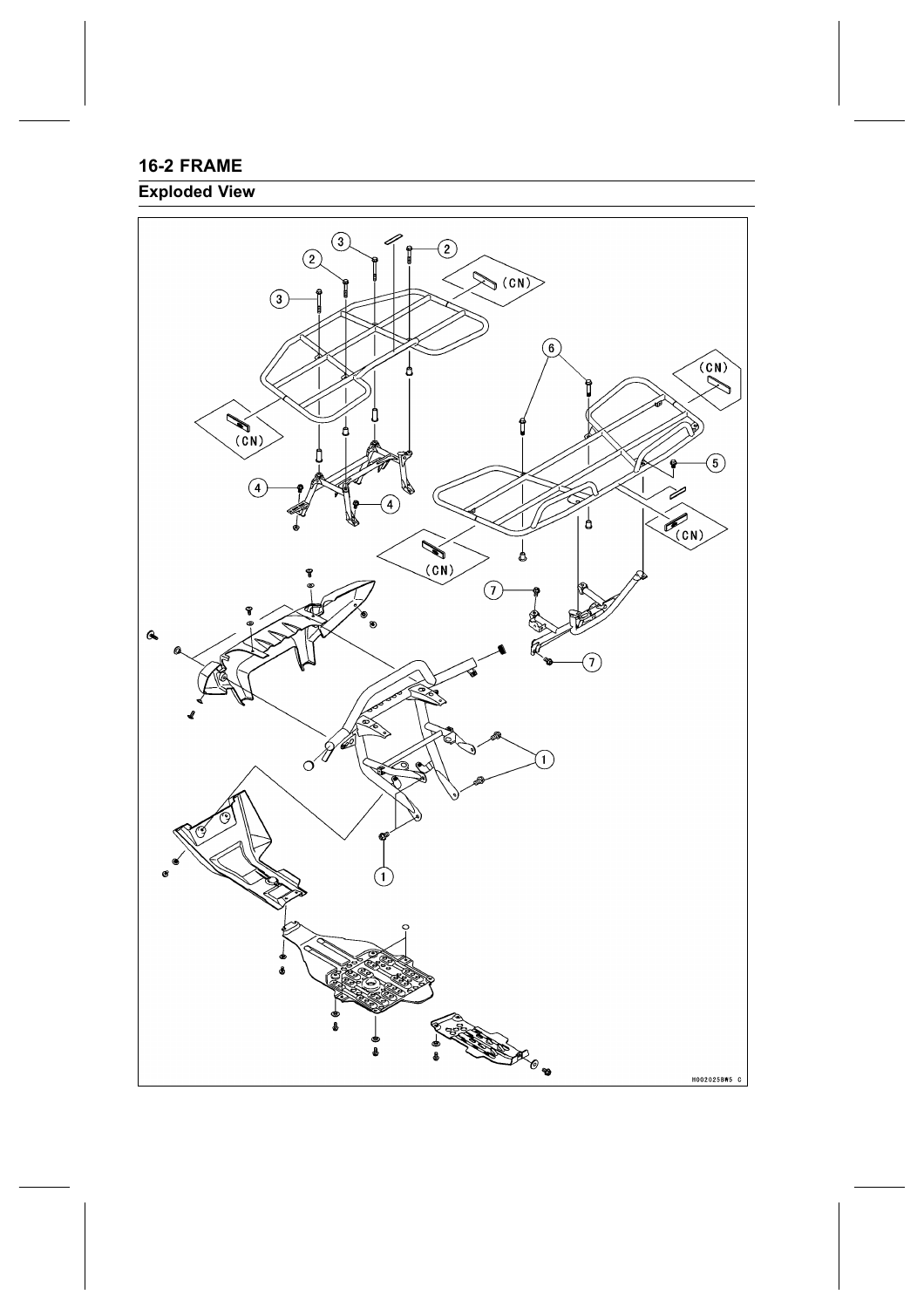# **Exploded View**

| No. | <b>Fastener</b>                            | <b>Torque</b> |       |       |                |
|-----|--------------------------------------------|---------------|-------|-------|----------------|
|     |                                            | $N \cdot m$   | kgf·m | ft·lb | <b>Remarks</b> |
|     | <b>Front Guard Bolts</b>                   | 37            | 3.8   | 27    |                |
| 2   | Front Carrier Bolts, $L = 50$ mm (2.0 in.) | 25            | 2.5   | 18    |                |
| 3   | Front Bolts, $L = 70$ mm (2.8 in.)         | 25            | 2.5   | 18    |                |
| 4   | <b>Front Carrier Bracket Bolts</b>         | 32            | 3.3   | 24    |                |
| 5   | Rear Carrier Bolts, L = 14 mm (0.6 in.)    | 54            | 5.5   | 40    |                |
| 6   | Rear Carrier Bolts, L = 41 mm (1.6 in.)    | 54            | 5.5   | 40    |                |
|     | <b>Rear Carrier Bracket Bolts</b>          | 37            | 3.8   | 27    |                |

CN: Canada Model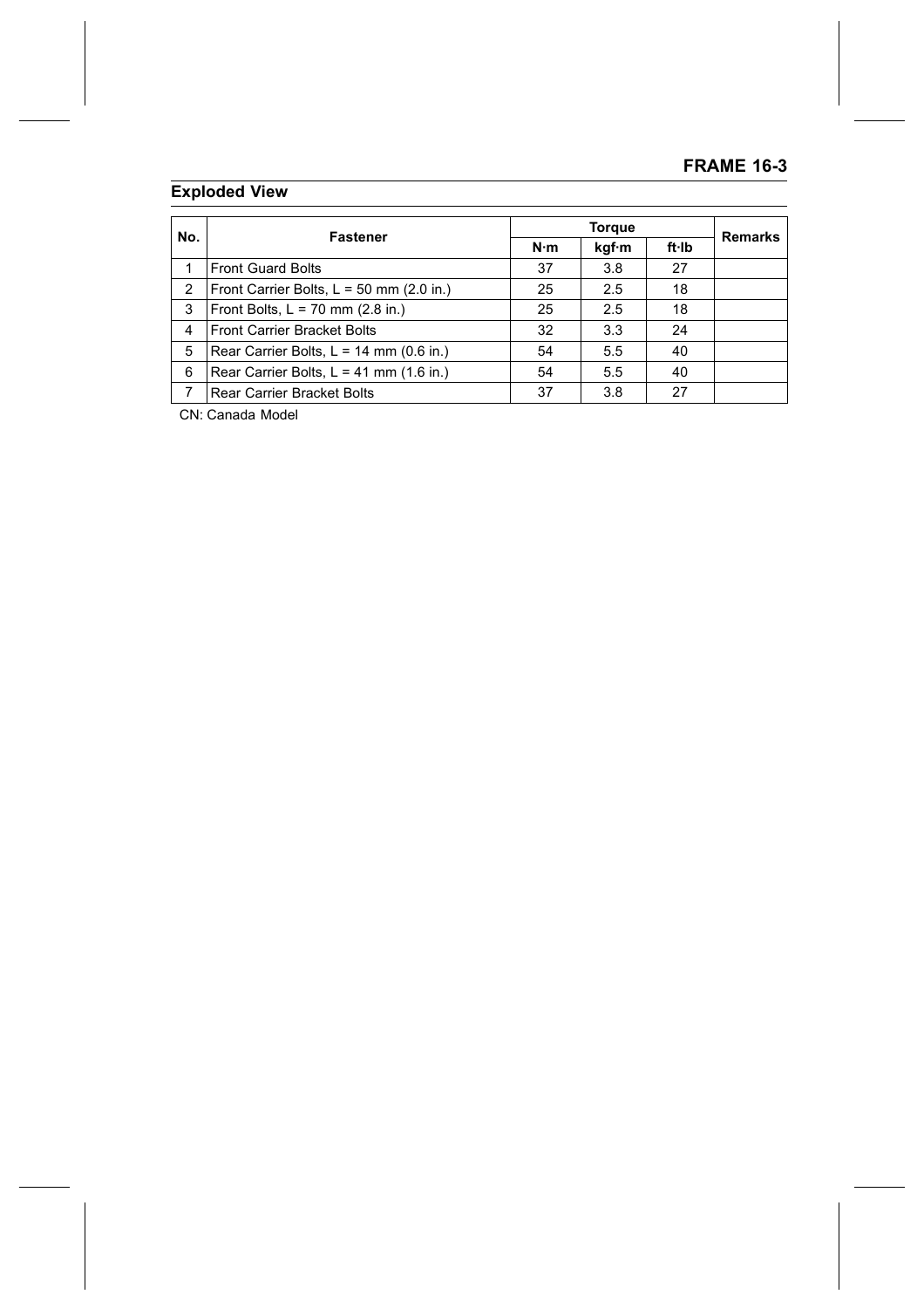# **16-4 FRAME**

# **Exploded View**

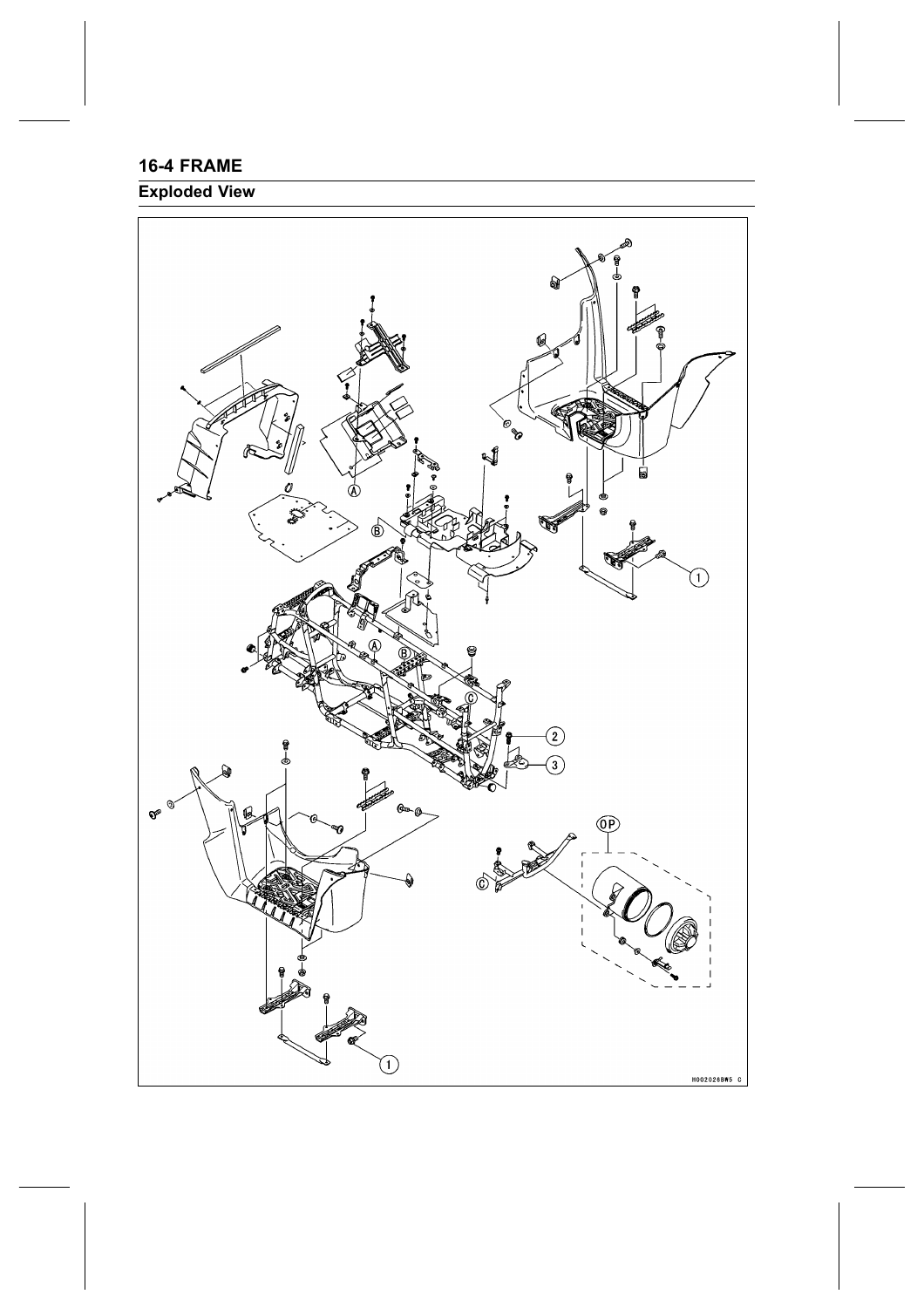# **Exploded View**

| No. | <b>Fastener</b>                | <b>Torque</b> |       |       |                |
|-----|--------------------------------|---------------|-------|-------|----------------|
|     |                                | $N \cdot m$   | kgf·m | ft·lb | <b>Remarks</b> |
|     | <b>Footboard Bracket Bolts</b> | 42            | 4.3   | 31    |                |
| ົ   | <b>Hitch Bracket Bolts</b>     | 82            | 8.3   | 60    |                |

3. Trailer Hitch Bracket

OP: Optional Parts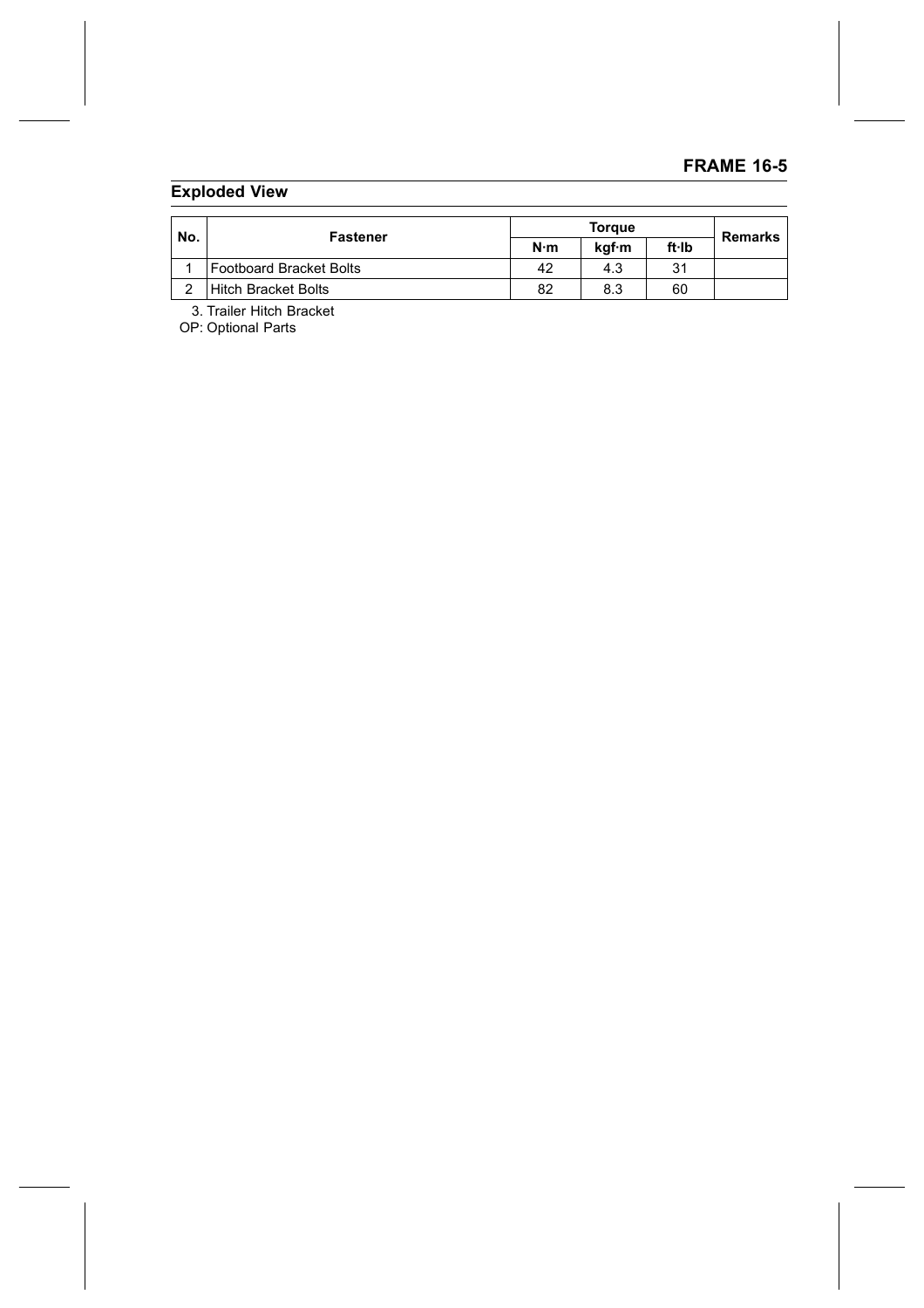# **16-6 FRAME**

# **Exploded View**

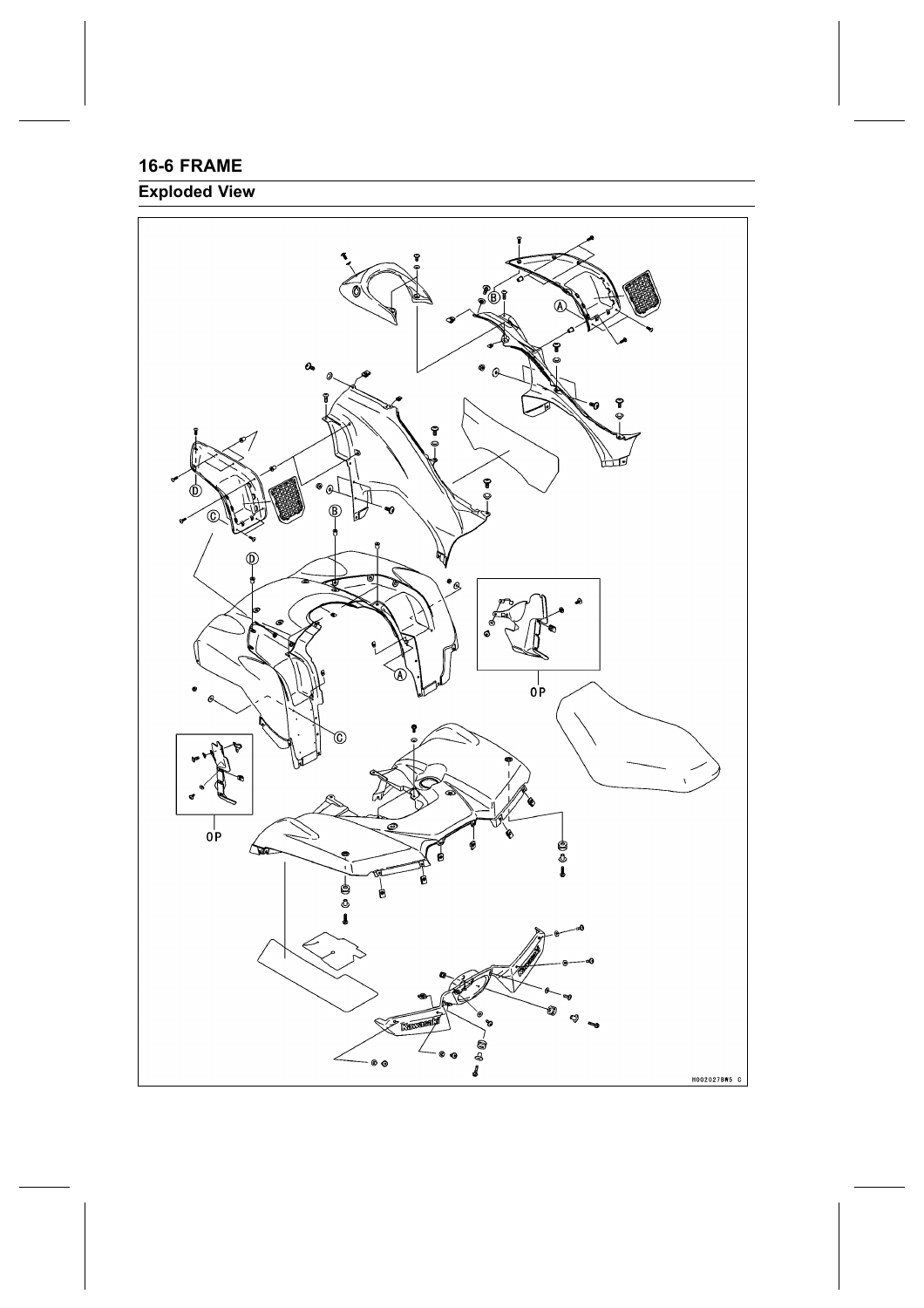# **Exploded View**

OP: Optional Parts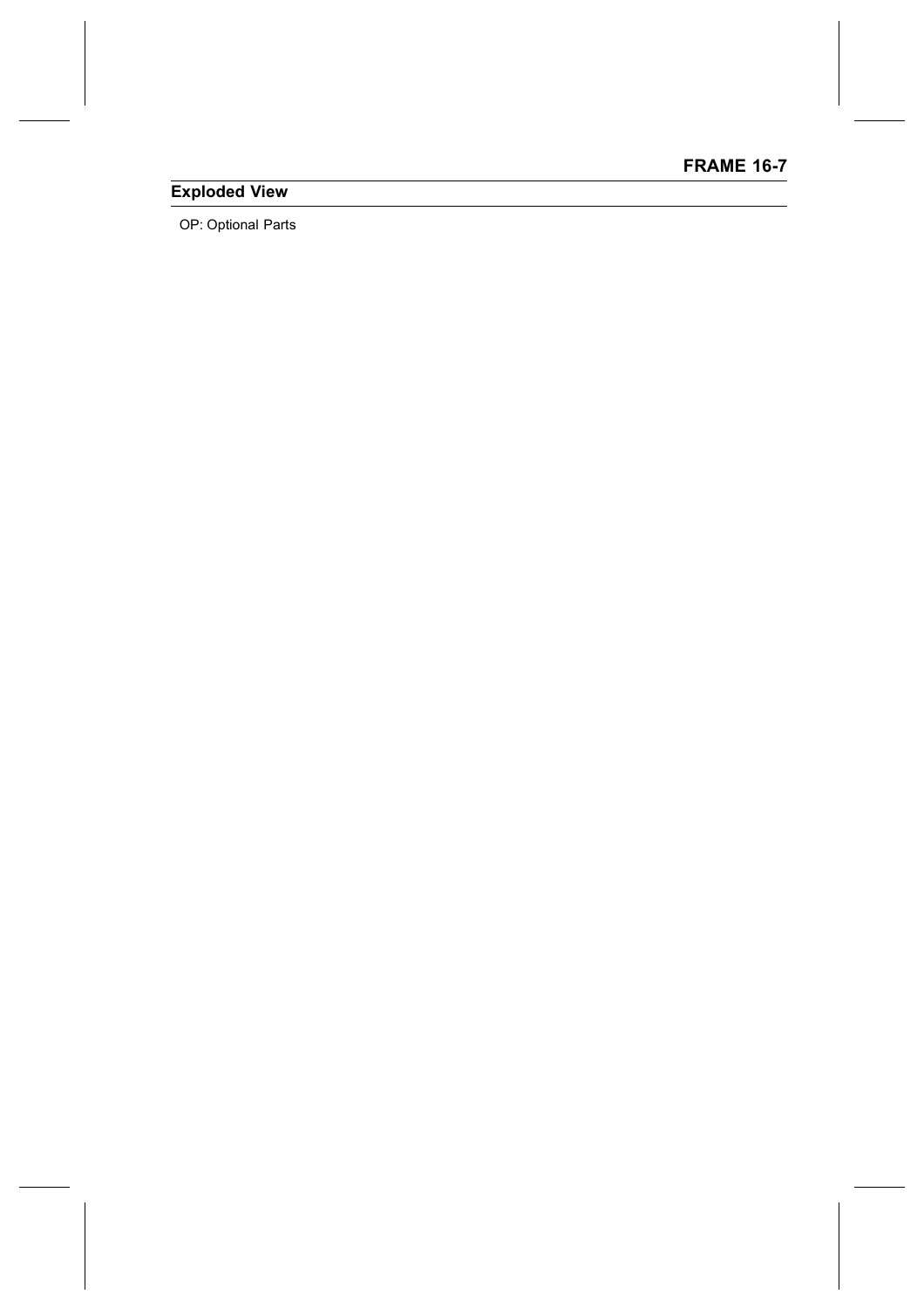## **16-8 FRAME**

#### **Seat**

*Seat Removal*

• Remove the seat [A] by lift the latch lever [B] and then pulling the seat up to the rear.



#### *Seat Installation*

•Insert the front seat hooks [A] into the receivers [B] in the bracket.



- •Insert the rear seat hooks [A] into the dampers [B].
- Push the rear part of the seat down to engage the latches [C].

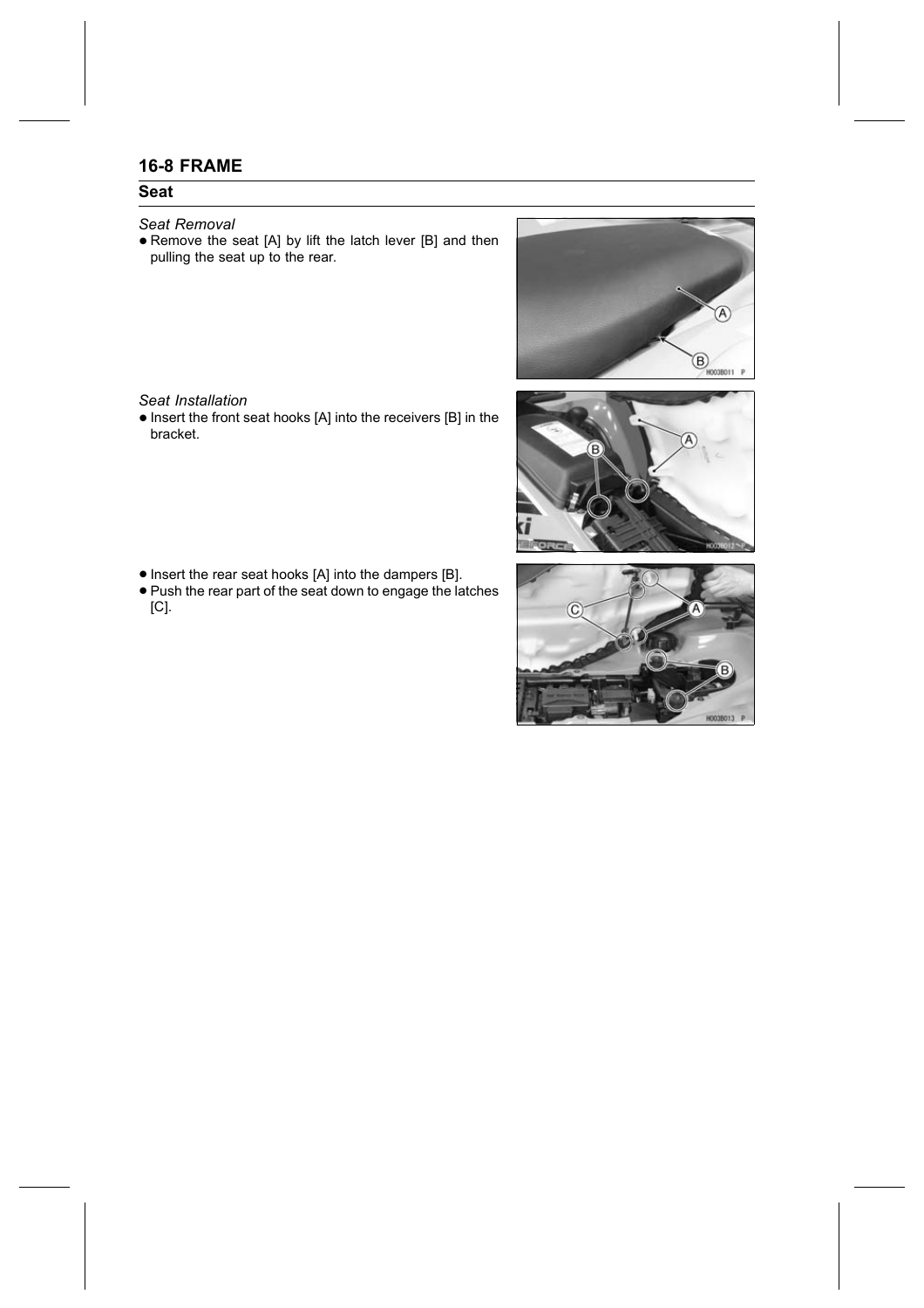## **Carriers**



• Remove: Front Carrier Bolts [A] Collars Front Carrier [B]

*Front Carrier Installation*

• Install:

Long Collars,  $L = 44.6$  mm (1.8 in.) [A] Short Collars, L = 21.6 mm (0.9 in.) [B] Front Carrier [C]

• Tighten:

**Torque - Front Carrier Bolts [D], L = 70 mm (2.8 in.):25 N·m (2.5 kgf·m, 18 ft·lb) Front Carrier Bolts [E], L = 50 mm (2.0 in.):25 N·m**

**(2.5 kgf·m, 18 ft·lb)**

#### *Front Carrier Bracket Installation*

•Install:

Front Carrier Bracket [A]

- Tighten:
	- **Torque Front Carrier Bracket Bolts [B]:32 N·m (3.3 kgf·m, 24 ft·lb)**













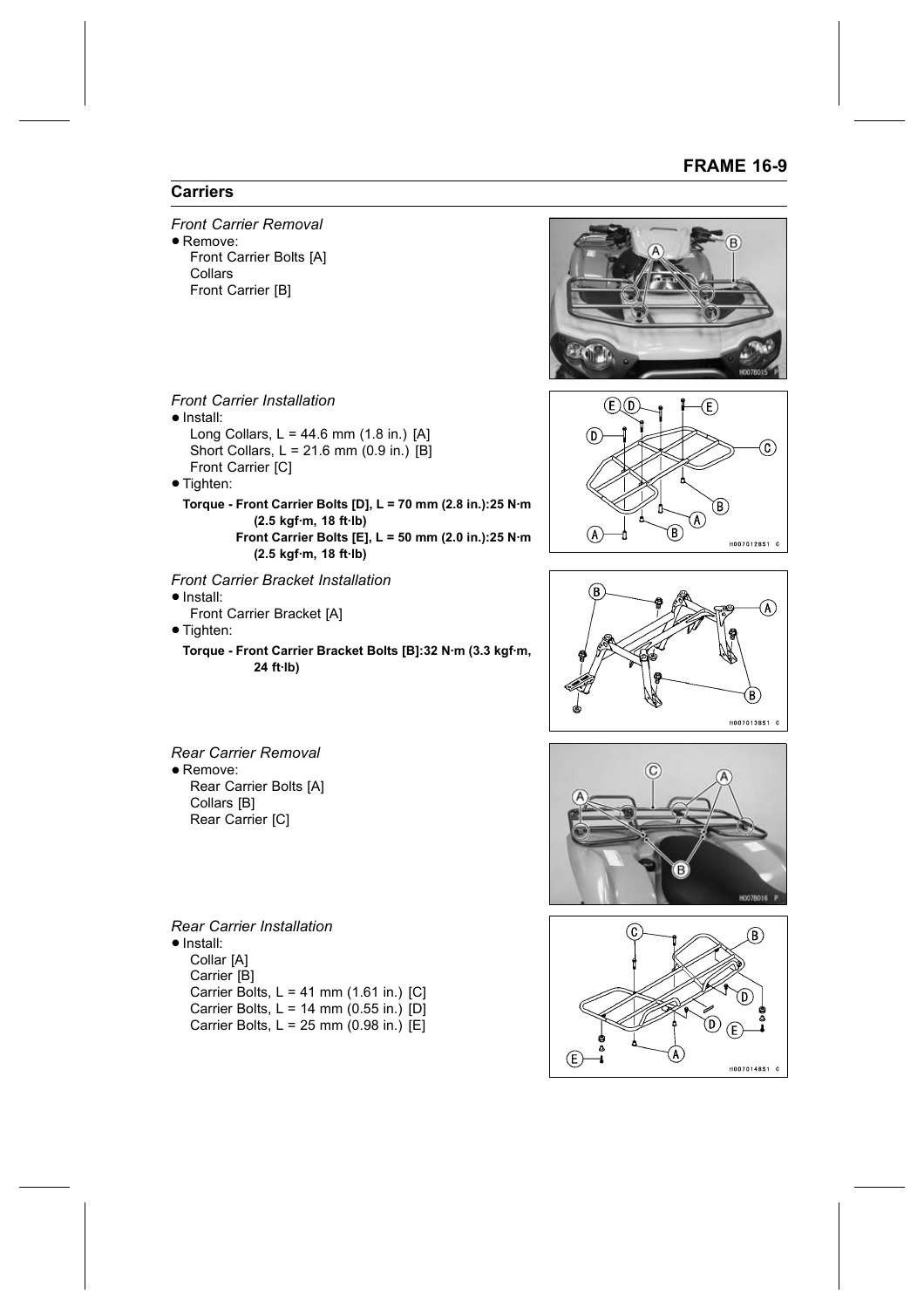# **Carriers**

- *Rear Carrier Bracket Installation*
- •Install:

Rear Carrier Bracket [A]

- Tighten:
	- **Torque Rear Carrier Bracket Bolts [B]:37 N·m (3.8 kgf·m, 27 ft·lb)**

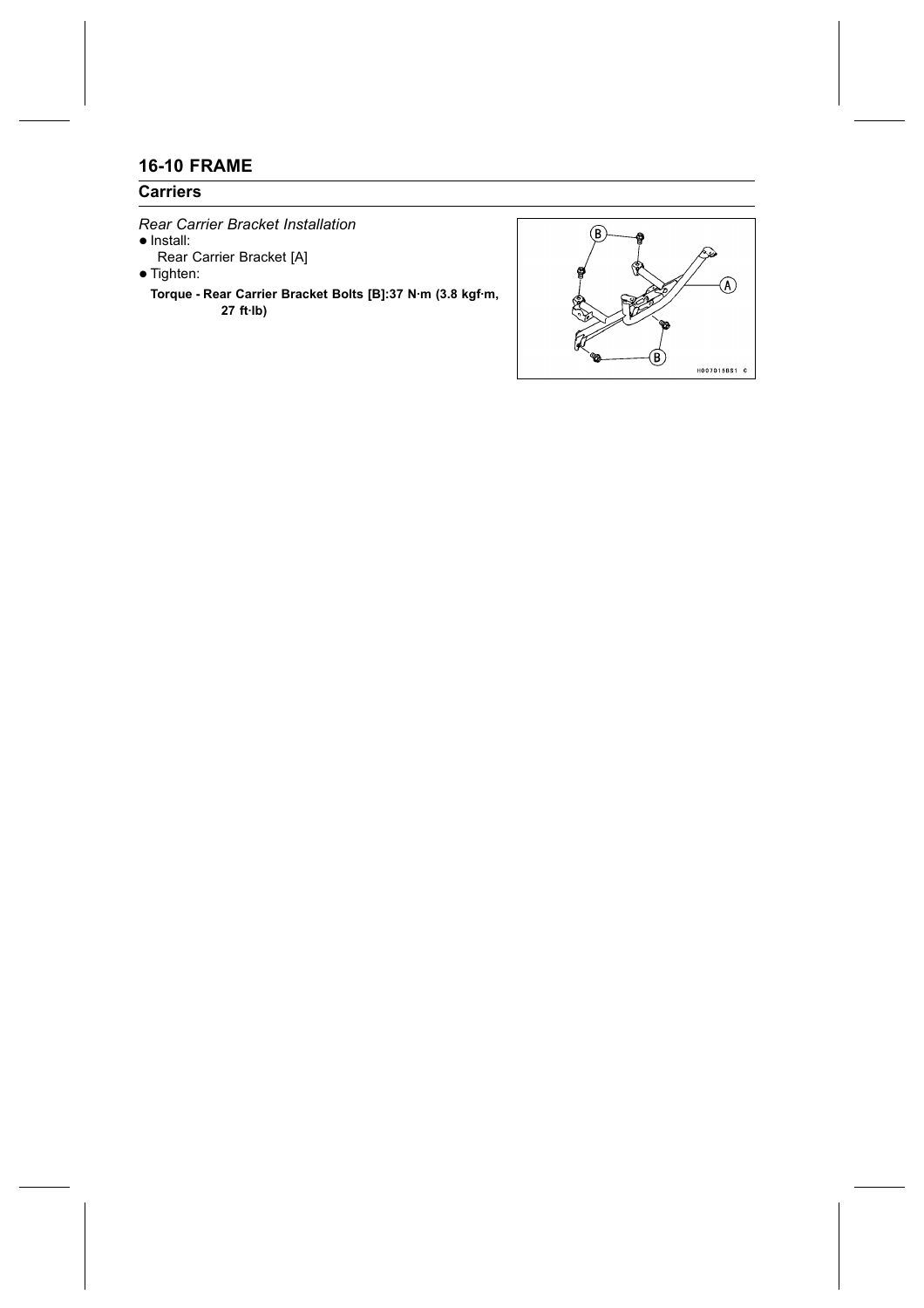## **Fenders**

#### *Front Fender Removal*

• Remove: Seat (see Seat Removal) Front Carrier (see Front Carrier Removal) Left and Right Side Covers (see each Side Cover Removal) Middle Cover Quick Rivets [A] (both sides) Bolts [B]

• Remove: Screws [A] and Collars

• Remove: Screws [A] and Collars Front Fender [B]

- *Front Fender Installation* • Install:
	- Screws and Collars
	- Quick Rivets
- •Install: Front Carrier (see Front Carrier Installation)

#### *Rear Fender Removal*

- Disconnect:
	- Tail/Brake Light Lead Connector [A] Bolts [A] and Collars







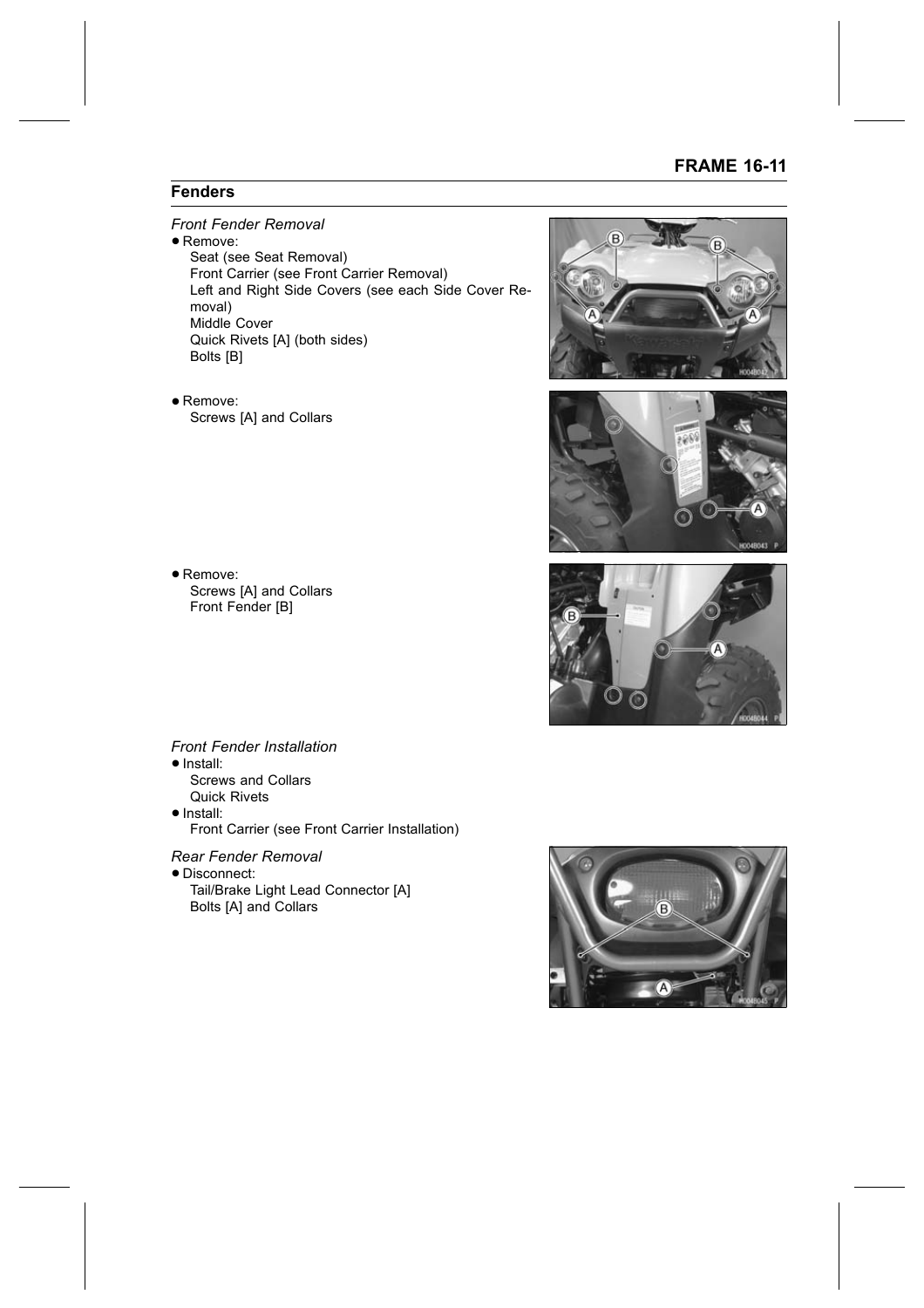## **16-12 FRAME**

## **Fenders**

• Remove: Seat (see Seat Removal) Rear Carrier (see Rear Carrier Removal) Screws [A] and Collars

• Remove: Screws [A] and Collars









- Remove:
	- Screws [A] and Collars Bolts [B] and Collars Fuel Tank Cap [C] Rear Fender [D]
- Install the fuel tank cap after removing the rear fender.

*Rear Fender Installation* • Connect: Tail/Brake Light Lead Connector • Install:

Rear Fender Dampers [A] and Collars [B] Rear Carrier (see Rear Carrier Installation)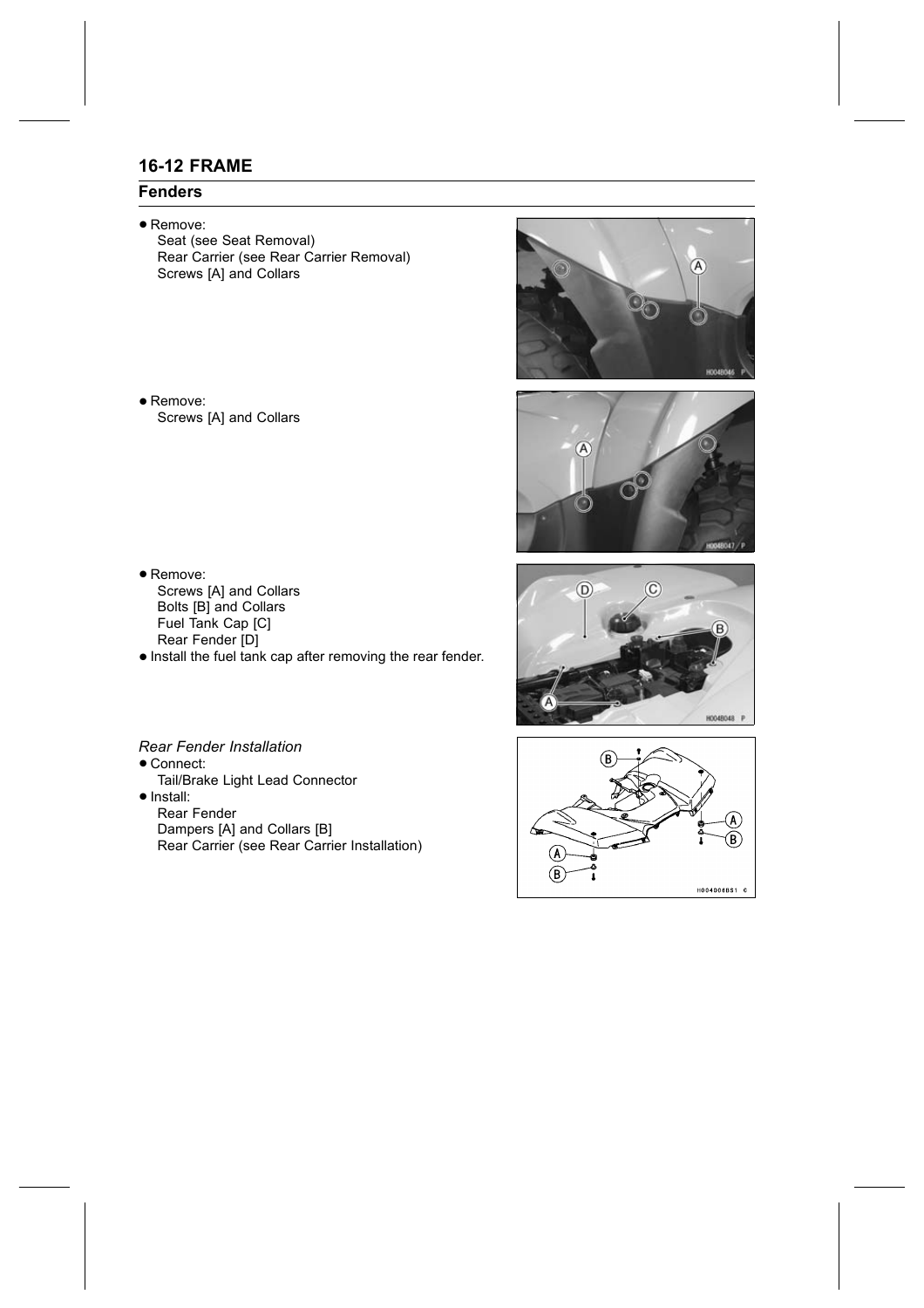#### **Covers**

*Middle Cover Removal* • Remove: Middle Cover Screws [A] and Collars

• Remove: Middle Cover Screw [A] and Collar

• Disconnect: Reverse Power Assist Switch Lead Connectors [A]

• Remove the middle cover [A] as shown.

#### *Middle Cover Installation*

- Connect:
- Reverse Power Assist Switch Lead Connectors •Install:
	- Middle Cover [A]
		- Middle Cover Screws [B] and Collars [C]









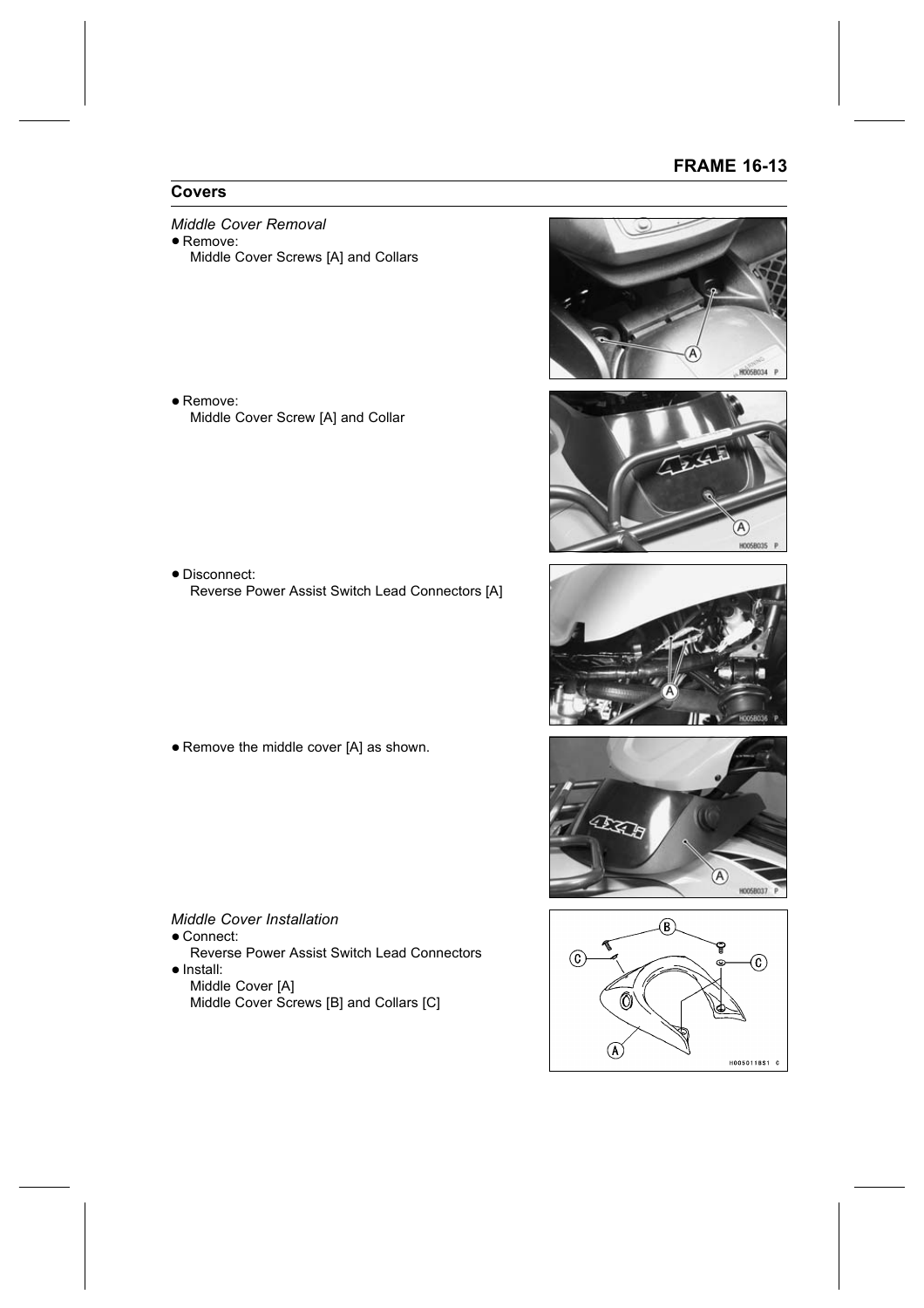## **Covers**

- *Left Side Cover Removal* • Remove: Seat (see Seat Removal) Middle Cover Screws Storage Case Screws [A] Storage Case [B]
- Remove: Screws [A] and Collars

• Remove: Screws [A] and Collars Left Side Cover [B]

- *Left Side Cover Installation* •Install: Left Side Cover [A] Insulator [B] Screws [C] and Collars [D] Washers [E] Storage Case
- *Right Side Cover Removal* • Remove: Seat (see Seat Removal) Middle Cover Screws Ignition Switch Nut [A] Storage Case Screws [B] Storage Case [C]

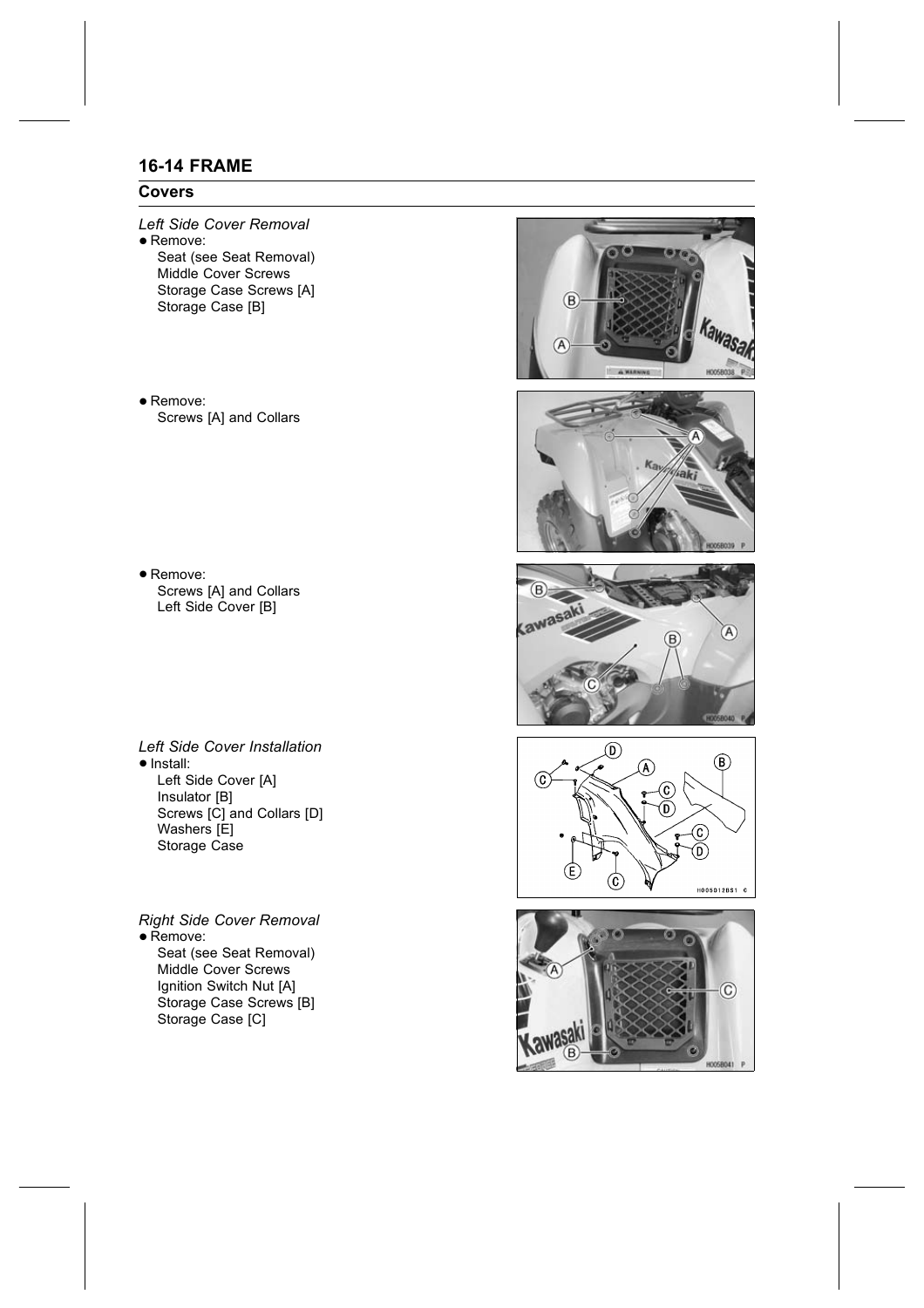## **Covers**

• Remove: Shift Knob [A] Screws [B] and Collars

• Remove: Screws [A] and Collars Left Side Cover [B]

*Right Side Cover Installation* •Install: Right Side Cover [A] Screws [B] and Collars [C] Washer [D]

- Install:
- Storage Case
- Fit the projection [A] on the ignition switch into the recess in the storage case.
- Tighten the nut [B] securely.

## *Electrical Parts Case Removal*

- Remove:
- Seat (see Frame chapter) Rear Fender (see Frame chapter)
- Fuse Box [A]
- Vehicle-down Sensor Lead Connector [B] (disconnect)
- Remove the following parts from the case. Starter Circuit Relays [C] Radiator Fan Breaker [D] Starter Relay [E] Reset Connector [F] Actuator Controller [G] Igniter [H]









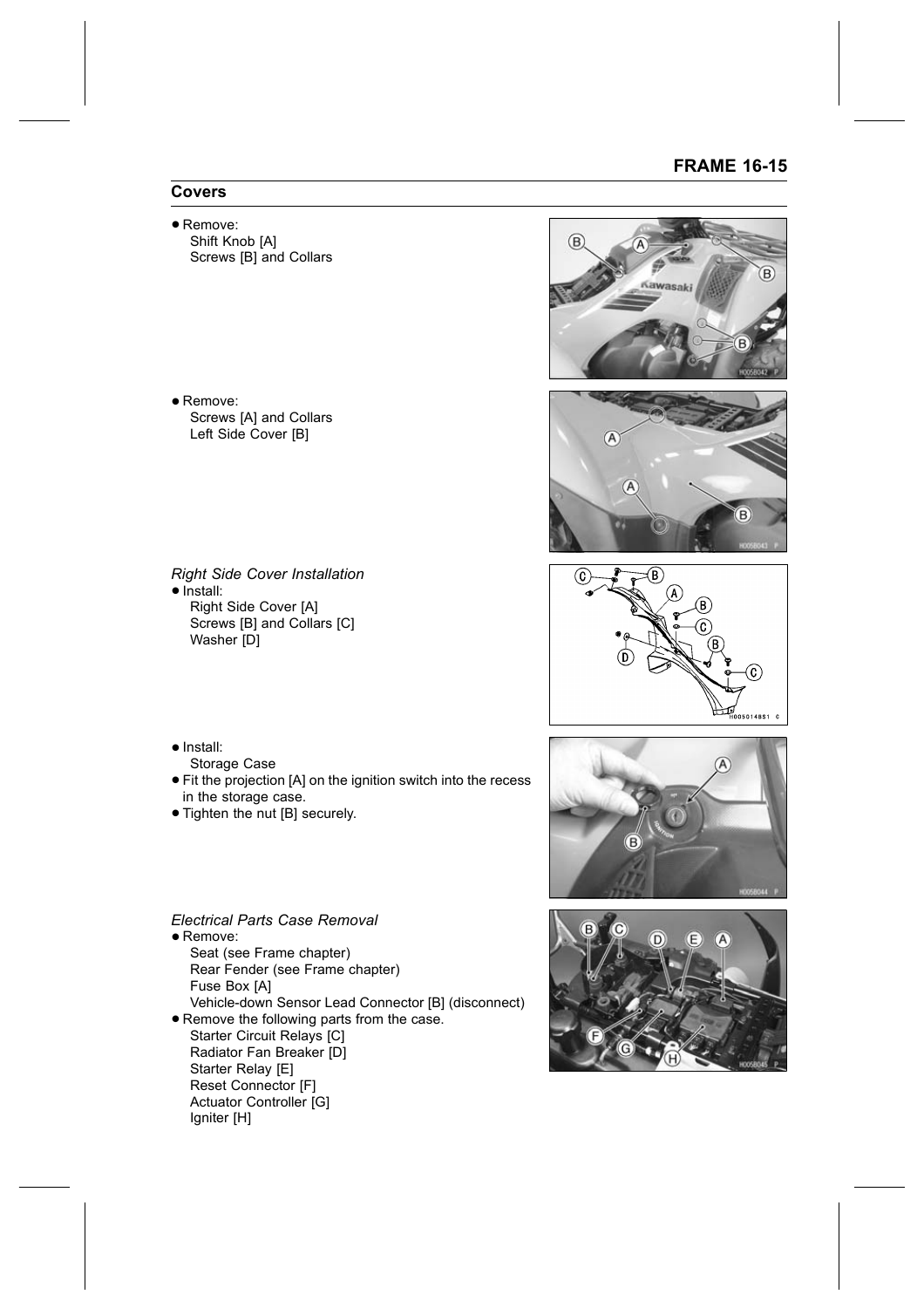## **16-16 FRAME**

#### **Covers**

• Remove:

Screw [A] Bolts [B] Electrical Parts Case [C]



#### *Electrical Parts Case Installation*

• Install:

Removed Parts

- Connect the vehicle-down sensor lead connector.
- Route the electrical parts leads according to the Appendix chapter.

#### *Radiator Cover Removal*

- Remove:
	- Front Fender (see Front Fender Removal) Clamps [A] (both sides) Radiator Cover Screws [B] and collars
- Remove:

Radiator Cover Screws [A] and Collars Radiator Cover [B]

#### *Radiator Cover Installation*

- Set the corner line [A] and bottom line [B] of the radiator cover.
- Install: Radiator Cover Screws and Collars





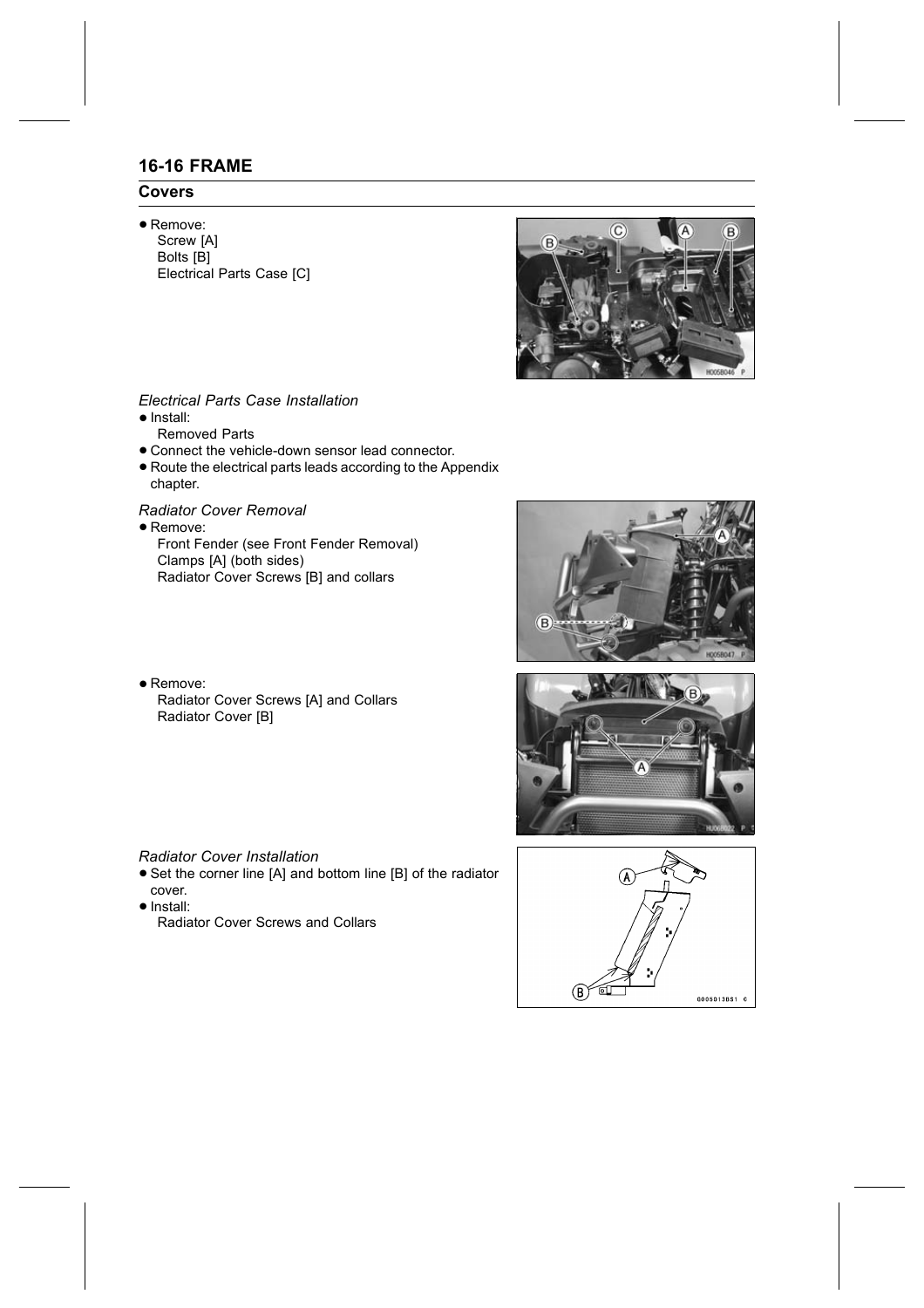## **Guards**

#### *Front Guard Removal*

• Remove:

- Screws [A] and Collars Bolts [B] and Collars Front Guard Cover [C] Bolts [D] and Collars
- Remove:
	- Front Carrier Bracket Bolts [A] Radiator Cover Screws [B] and Collars Front Guard Bolts [C] (both sides)
- Remove the front guard [D] from the radiator bottom stoppers [B].





#### *Front Guard Installation*

- •Insert the radiator bottom stoppers in the grommet in the front guard.
- •Install: Front Guard [A] Front Guard Bolts [B]
- Tighten:
	- **Torque Front Guard Bolts: 37 N·m (3.8 kgf·m, 27 ft·lb) Front Carrier Bracket Bolts: 32 N·m (3.3 kgf·m, 24 ft·lb)**
- •Install:

Radiator Cover Screws Front Guard Cover [A] Screws [B] and Collars [C] Bolts [D] and Collars [E]

*Front Bottom Guard Removal* • Remove: Bolts [A] and Collars Front Bottom Guard [B]





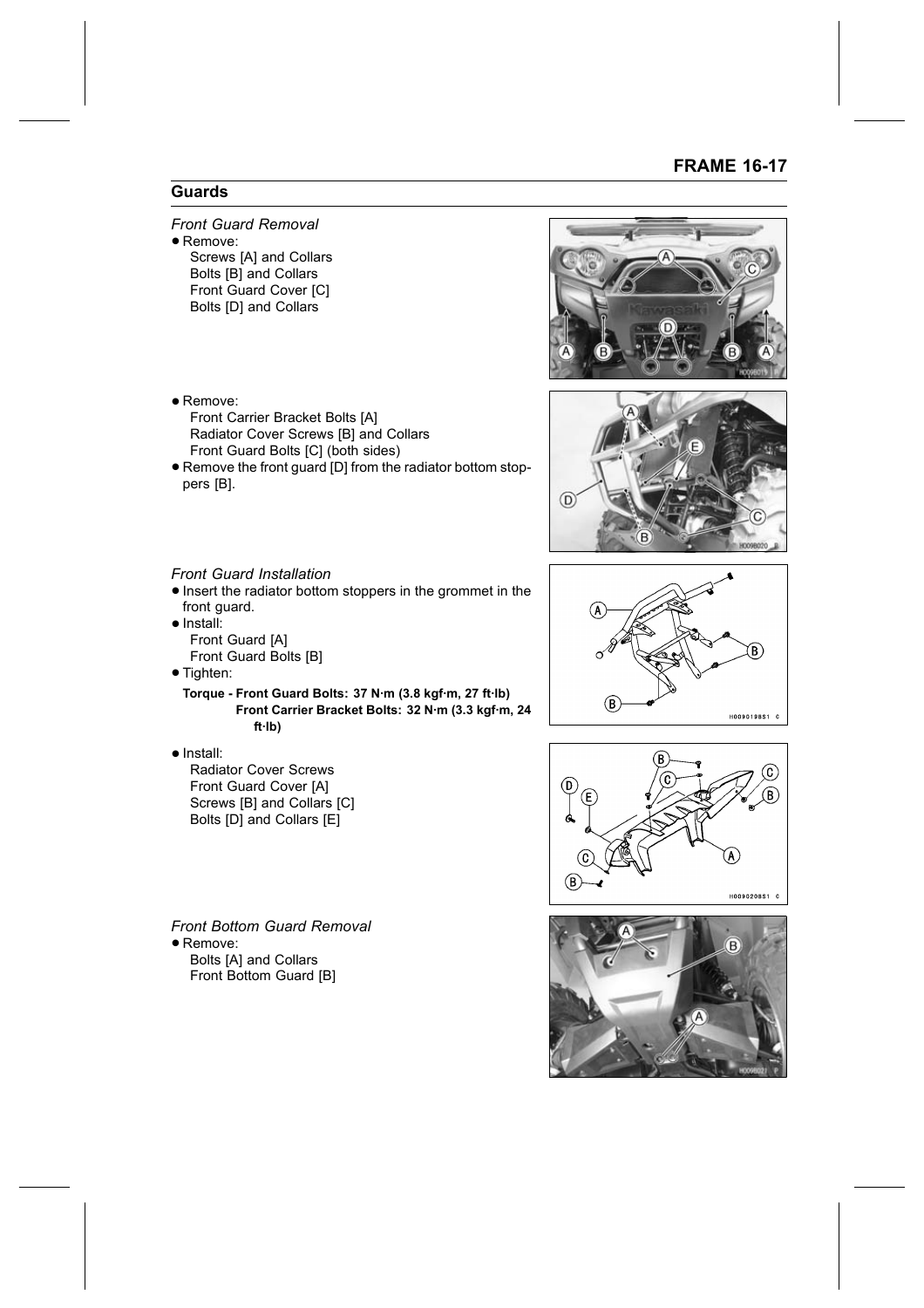## **16-18 FRAME**

## **Guards**

#### *Front Bottom Guard Installation*

- •Install the front bottom guard [A] between the frame and engine bottom guard [B].
- •Install:
	- Bolts [C] and Collars [D]





Engine Bottom Guard [C]



## *Engine Bottom Guard Installation*

- Confirm:
- Damper [D] •Install: Engine Bottom Guard
	- Bolts and Collars

#### *Rear Bottom Guard Removal*

- Remove:
	- Bolts (M6) [A] and Collars Bolt (M8) [B] and Collar Rear Bottom Guard [C]

#### *Rear Bottom Guard Installation* • Install:

Rear Bottom Guard [A] Bolt (M8) [B] and Collar Bolts (M6) [C] and Collars



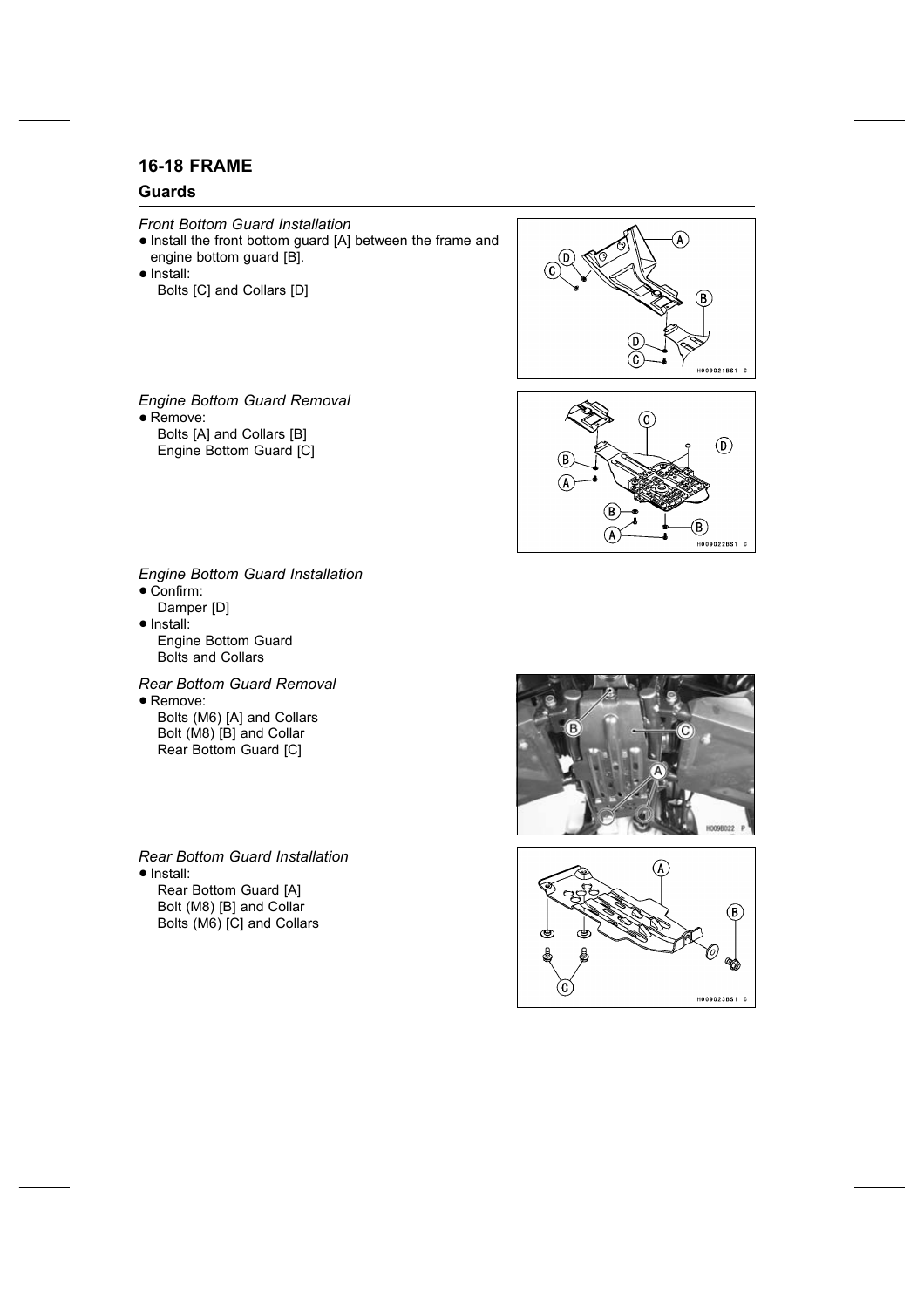## **Flaps and Footboards**

*Left Footboard Removal* • Remove: Screws [A] and Collars Bolts [B] and Collars

• Remove: Screws [A] and Collars Bolts [B] and Collars Left Footboard [C]

*Left Footboard Installation* • Install: Left Footboard [A] Bolts [B] and Collars [C] Screws [D] and Collars [E]

*Right Footboard Removal* • Remove: Screws [A] and Collars Bolts [B] and Collars

• Remove: Screws [A] and Collars Bolts [B] and Collars Right Footboard [C]









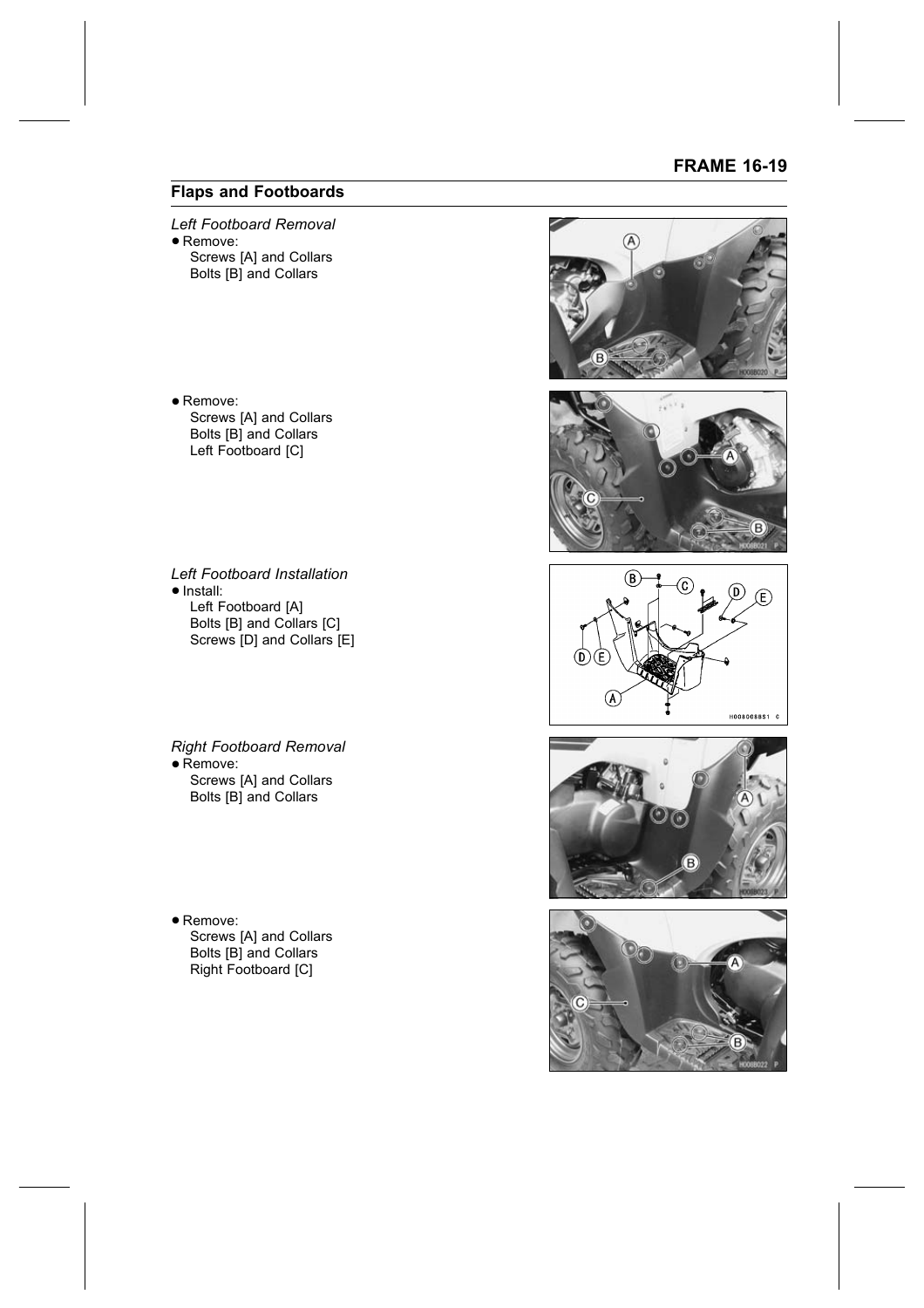## **16-20 FRAME**

## **Flaps and Footboards**

- *Right Footboard Installation* •Install:
	- Right Footboard [A] Bolts [B] and Collars [C] Screws [D] and Collars [E]



#### *Footboard Bracket installation*

- •Install:
	- Footboard Bracket [A]
- Tighten:
	- **Torque Footboard Bracket Bolts [B]: 42 N·m (4.3 kgf·m, 31 ft·lb)**